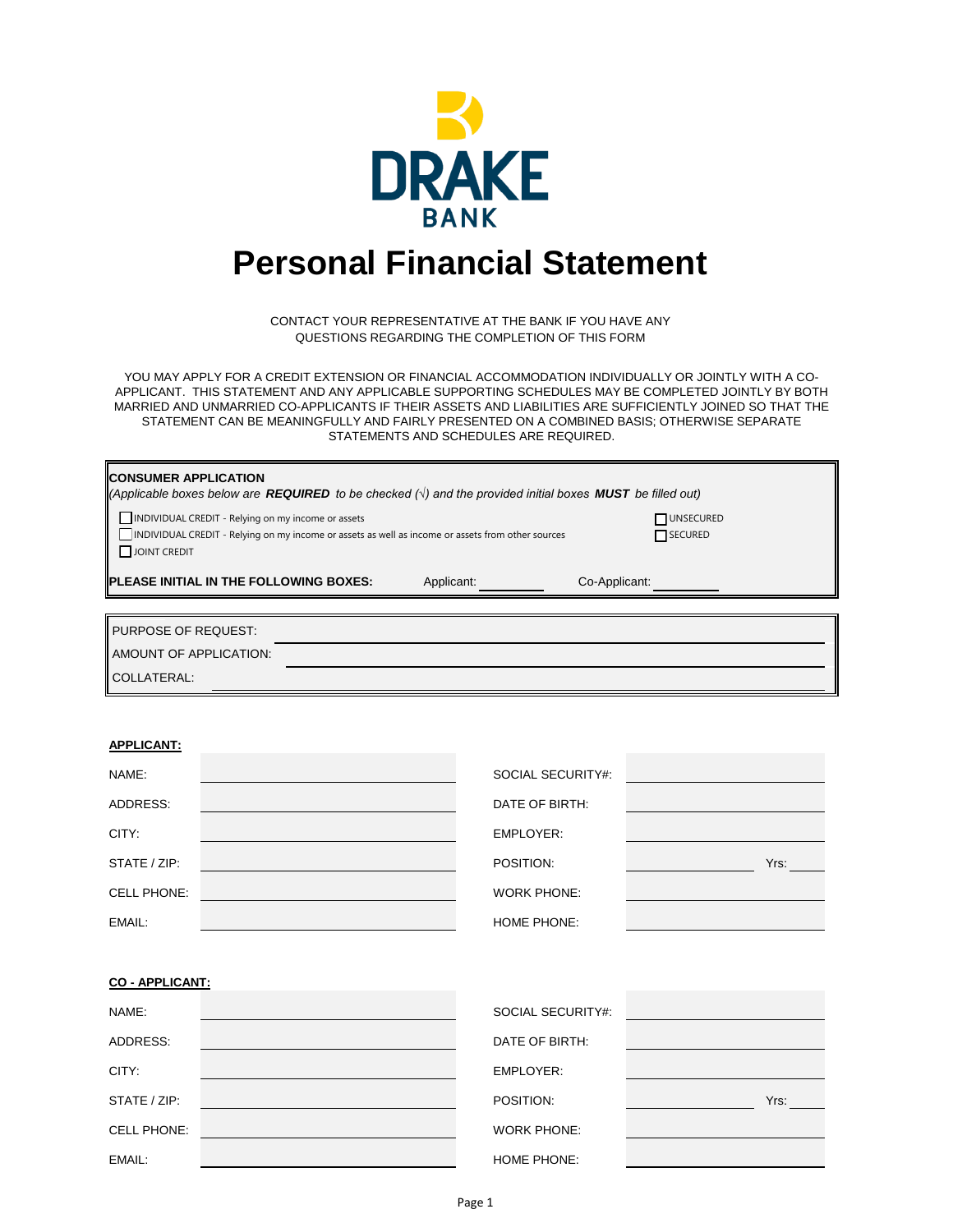#### **SCHEDULE 1 DUE FROM FRIENDS, RELATIVES & OTHERS**

| Name of Debtor | Owed To | Collateral | How Payable | <b>Maturity Date</b> | <b>Unpaid Balance</b> |
|----------------|---------|------------|-------------|----------------------|-----------------------|
|                |         |            | /per mo     |                      |                       |
|                |         |            | /per mo     |                      |                       |
|                |         |            | /per mo     |                      |                       |
|                |         |            |             | <b>TOTAL</b>         | \$0.00                |

#### **SCHEDULE 2 MORTGAGE(S) AND CONTRACT(S) FOR DEED OWNED**

| Name of Debtor | Type of Property | 1st or 2nd Lien | Owed To | How Payable  | Unpaid Balance |
|----------------|------------------|-----------------|---------|--------------|----------------|
|                |                  |                 |         | /per mo      |                |
|                |                  |                 |         | /per mo      |                |
|                |                  |                 |         | /per mo      |                |
|                |                  |                 |         | <b>TOTAL</b> | \$0.00         |

#### **SCHEDULE 3 SECURITIES OWNED**

| No. of Shares or<br>Bond Amt.     | L-Listed<br>U-Unlisted | Description | In Whose Names Registered | Cost   | Present<br>Market Value        | Loans  |
|-----------------------------------|------------------------|-------------|---------------------------|--------|--------------------------------|--------|
|                                   |                        |             |                           |        |                                |        |
|                                   |                        |             |                           |        |                                |        |
|                                   |                        |             |                           |        |                                |        |
| <b>SCHEDULE 3 RETIREMENT/401K</b> |                        |             | <b>TOTAL</b>              | \$0.00 | \$0.00                         | \$0.00 |
| No. of Shares or<br>Bond Amt.     |                        | Description | In Whose Names Registered | Cost   | Present<br><b>Market Value</b> | Loans  |
|                                   |                        |             |                           |        |                                |        |
|                                   |                        |             |                           |        |                                |        |
|                                   |                        |             |                           |        |                                |        |
|                                   |                        |             | <b>TOTAL</b>              | \$0.00 | \$0.00                         | \$0.00 |

#### **SCHEDULE 4 LIFE INSURANCE**

| Insured | Insurance Company | Beneficiary  | Face Value<br>of Policy | Cash Value | Loans  |
|---------|-------------------|--------------|-------------------------|------------|--------|
|         |                   |              |                         |            |        |
|         |                   |              |                         |            |        |
|         |                   |              |                         |            |        |
|         |                   |              |                         |            |        |
|         |                   | <b>TOTAL</b> | \$0.00                  | \$0.00     | \$0.00 |

# **SCHEDULE 5 HOMESTEAD & OTHER REAL ESTATE OWNED**

| Homestead               | Title in Name(s) of |                   | Cost /<br>Year Acquired | <b>Present Market</b><br>Value |   | Loans<br>(1st / 2nd) |
|-------------------------|---------------------|-------------------|-------------------------|--------------------------------|---|----------------------|
| <b>Street Address</b>   |                     |                   |                         |                                |   |                      |
| City, State ZIP         |                     |                   | Year Acquired           |                                | B |                      |
|                         |                     |                   |                         | \$0.00                         |   | \$0.00               |
| Other Real Estate Owned | Title in Name(s) of | Monthly<br>Income | Cost /<br>Year Acquired | <b>Present Market</b><br>Value |   | Loans                |
| <b>Street Address</b>   |                     |                   |                         |                                |   |                      |
| City, State ZIP         |                     |                   | Year Acquired           |                                | C |                      |
| <b>Street Address</b>   |                     |                   |                         |                                |   |                      |
| City, State ZIP         |                     |                   | Year Acquired           |                                | D |                      |
| <b>Street Address</b>   |                     |                   |                         |                                |   |                      |
| City, State ZIP         |                     |                   | Year Acquired           |                                | Ε |                      |
| <b>Street Address</b>   |                     |                   |                         |                                |   |                      |
| City, State ZIP         |                     |                   | Year Acquired           |                                | F |                      |
| <b>Street Address</b>   |                     |                   |                         |                                |   |                      |
| City, State ZIP         |                     |                   | Year Acquired           |                                | G |                      |
|                         |                     |                   | <b>TOTAL</b>            | \$0.00                         |   | \$0.00               |

Enter loan detail below on Schedule 6. If there are not enough spaces for all other real estate owned, attach an additional sheet with the detail and include the total present market value and loans above.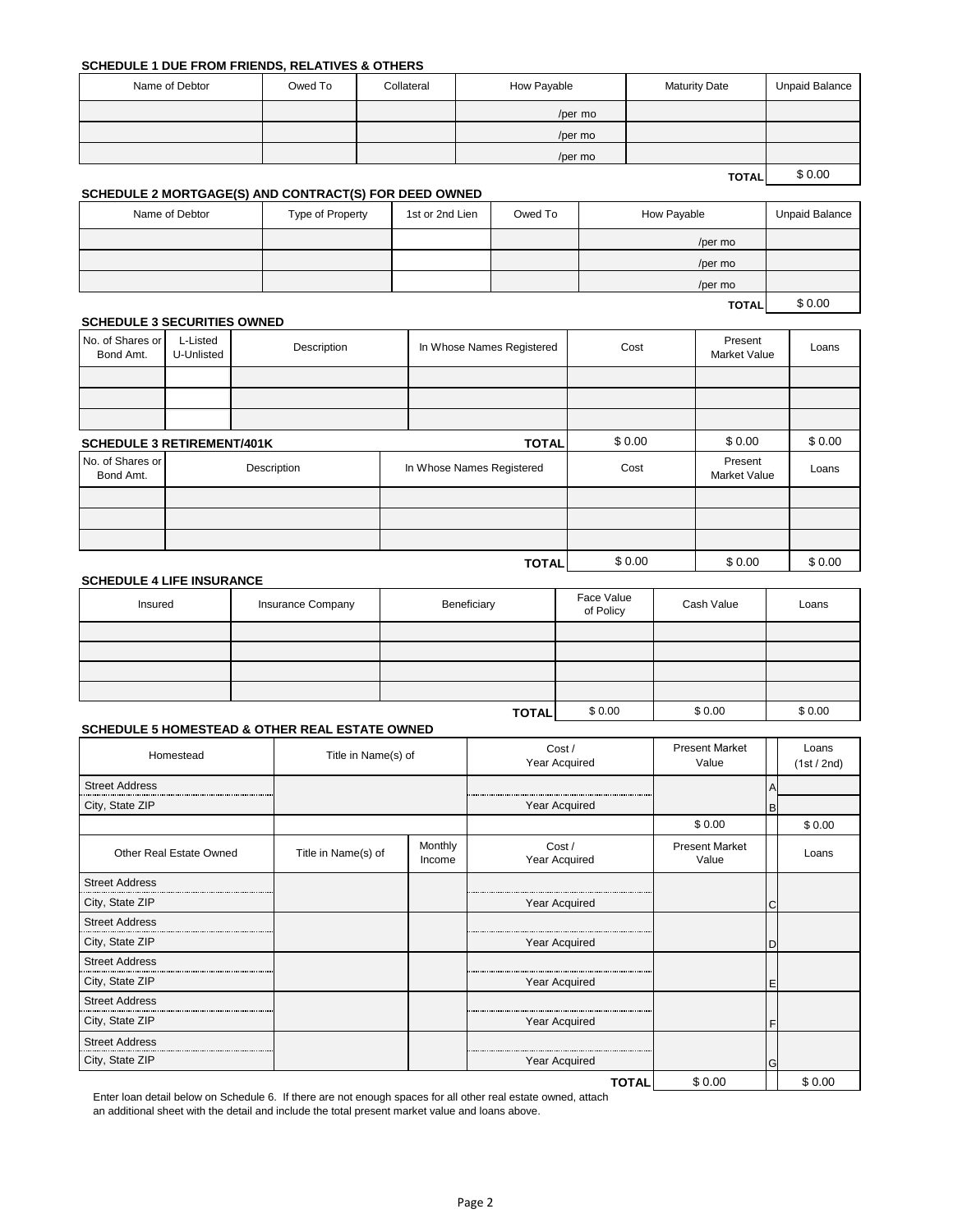# **SCHEDULE 6 MORTGAGE(S) OR LIENS ON REAL ESTATE**

| . .<br>To Whom Payable | How Payable<br><b>Interest Rate</b><br><b>Maturity Date</b> |  | <b>Unpaid Balance</b> |        |
|------------------------|-------------------------------------------------------------|--|-----------------------|--------|
| $\overline{A}$         | /per mo                                                     |  |                       |        |
| $\, {\bf B}$           | /per mo                                                     |  |                       |        |
| $\overline{C}$         | /per mo                                                     |  |                       |        |
| $\mathsf D$            | /per mo                                                     |  |                       |        |
| E                      | /per mo                                                     |  |                       |        |
| F                      | /per mo                                                     |  |                       |        |
| G                      | /per mo                                                     |  |                       |        |
|                        |                                                             |  | <b>TOTAL</b>          | \$0.00 |

# **SCHEDULE 7 NOTES PAYABLE BANKS & OTHERS AND INSTALLMENT CONTRACTS PAYABLE**

| To Whom Payable | Address | <b>Collateral or Unsecured</b> | How Payable  | <b>Unpaid Balance</b> |
|-----------------|---------|--------------------------------|--------------|-----------------------|
|                 |         |                                | /per mo      |                       |
|                 |         |                                | /per mo      |                       |
|                 |         |                                | /per mo      |                       |
|                 |         |                                | /per mo      |                       |
|                 |         |                                | /per mo      |                       |
|                 |         |                                | <b>TOTAL</b> | \$0.00                |

# **DATE:**

| <b>ASSETS</b>                          |              | <b>AMOUNT</b> | <b>LIABILITIES</b>                              |              | <b>AMOUNT</b> |
|----------------------------------------|--------------|---------------|-------------------------------------------------|--------------|---------------|
| Cash in this Bank                      |              |               | Notes Payable Banks, Others, & Installments     | Sch. 7       | \$0.00        |
| Cash in Other Banks (Detail)           |              | \$0.00        |                                                 |              |               |
| <b>Bank Name</b>                       |              |               |                                                 |              |               |
| <b>Bank Name</b>                       |              |               | Due Dept. Stores, Credit Cards & Others         |              |               |
| <b>Bank Name</b>                       |              |               |                                                 |              |               |
| Due from Friends, Relatives & Others   | Sch. 1       | \$0.00        | Income Taxes Payable                            |              |               |
|                                        |              |               |                                                 |              |               |
| Mortgage(s) & Contracts for Deed Owned | Sch. 2       | \$0.00        | Other Taxes Payable                             |              |               |
| Securities Owned                       | Sch. 3       | \$0.00        | Loans on Securities                             | Sch. 3       | \$0.00        |
| Retirement/401k Accounts               | Sch. 3       | \$0.00        | Loans on Retirement/401k Accounts               | Sch. 3       | \$0.00        |
| Cash Surrender Value of Life Insurance | Sch. 4       | \$0.00        | Loans on Life Insurance                         | Sch. 4       | \$0.00        |
| Homestead                              | Sch. 5       | \$0.00        | Mortgage(s) on Homestead                        | Sch. 5       | \$0.00        |
| Other Real Estate Owned                | Sch. 5       | \$0.00        | Mortgage(s) or Liens on other Real Estate       | Sch. 5       | \$0.00        |
| Automobiles (total amount)             |              |               | Automobile Loans (total amount)                 |              |               |
|                                        |              |               |                                                 |              |               |
| <b>Personal Property</b>               |              |               | <b>Other Liabilities</b>                        |              |               |
| Other Assets (Detail)                  |              | \$0.00        | <b>Child Support</b>                            |              |               |
| Other Asset Name                       |              |               |                                                 |              |               |
| Other Asset Name                       |              |               |                                                 |              |               |
| Other Asset Name                       |              |               | <b>TOTAL LIABILITIES</b><br>\$0.00              |              |               |
| Other Asset Name                       |              |               | Net Worth (Total Assets Less Total Liabilities) |              | \$0.00        |
|                                        | <b>TOTAL</b> | \$0.00        |                                                 | <b>TOTAL</b> | \$0.00        |

| <b>ANNUAL INCOME</b>                                          | <b>APPLICANT</b> | <b>CO-APPLICANT</b> | <b>CONTINGENT LIABILITIES</b>        | <b>AMOUNT</b> |
|---------------------------------------------------------------|------------------|---------------------|--------------------------------------|---------------|
| Salary                                                        |                  |                     |                                      |               |
| Commission                                                    |                  |                     |                                      |               |
| Rentals                                                       |                  |                     |                                      |               |
| Other                                                         |                  |                     |                                      |               |
| Other                                                         |                  |                     |                                      |               |
| Alimony, child support or maintenance                         |                  |                     |                                      |               |
| (you need not show this unless you wish<br>us to consider it) |                  |                     |                                      |               |
|                                                               |                  |                     |                                      |               |
| <b>TOTAL INCOME</b>                                           | \$0.00           | \$0.00              | <b>TOTAL CONTINGENT LIABILITIES!</b> | \$0.00        |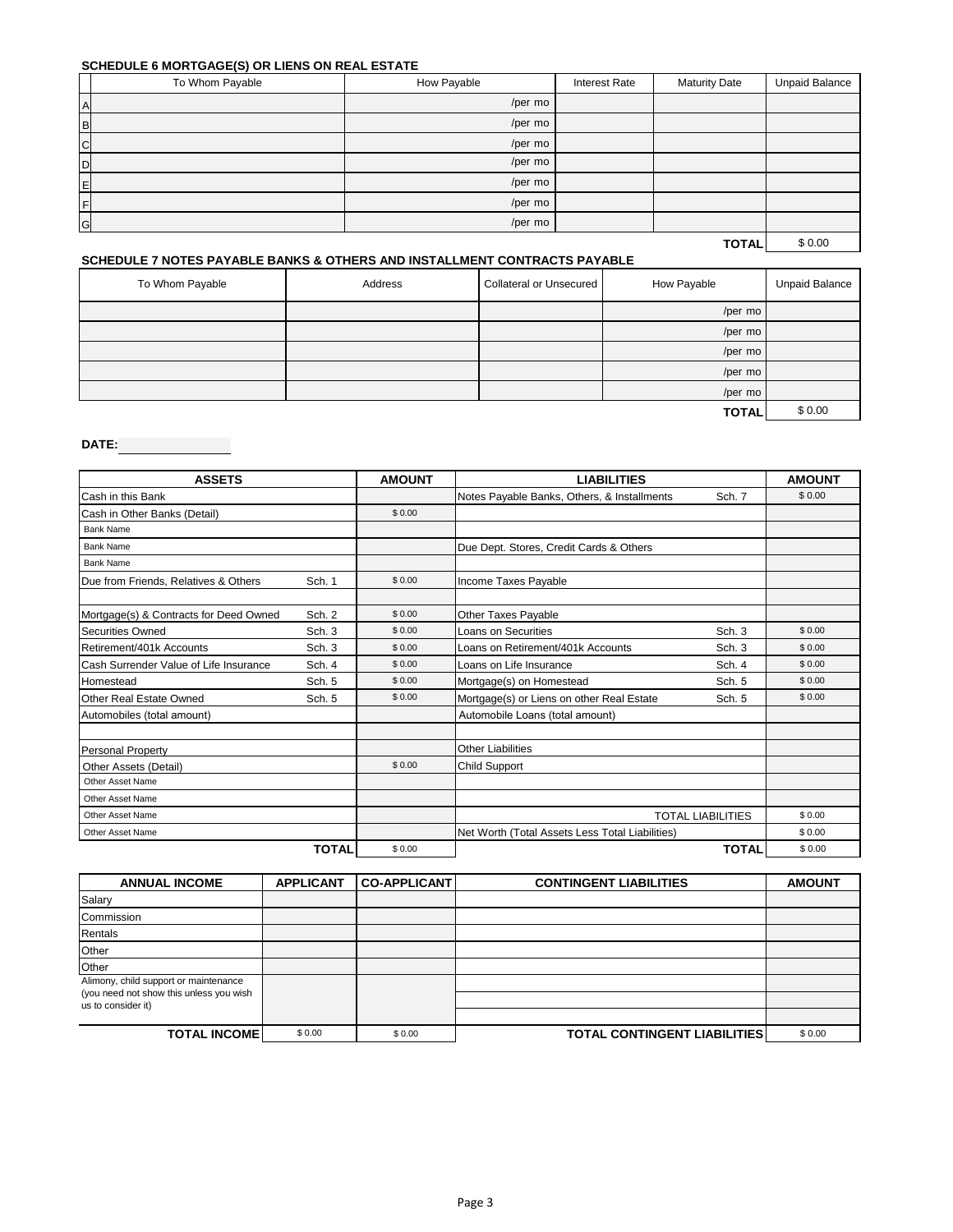| <b>DECLARATIONS:</b><br>Have you ever gone through bankruptcy or had a judgment<br>against you?<br>$\Box$ YES<br>Are any assets pledged or debts secured except shown?<br>$\Box$ YES<br>Have you made a will?<br>$\Box$ YES<br>Number of dependents?<br>Number of Dependents<br>(If "None" check None)<br>Marital Status (answer only if this financial<br>statement is provided in connection with a request<br>for secured credit or applicant is seeking a joint<br>account with spouse.)<br>The foregoing statement, submitted for the purpose of obtaining credit, is true and correct in every detail and fairly shows my/our financial<br>the credit in connection with which it is submitted. You are authorized to check my/our credit report and employment history or any other<br>information contained herein.<br>Firm<br>Firm<br>Firm<br>THE UNDERSIGNED CERTIFY THAT THE INFORMATION CONTAINED ON THIS FORM<br>HAS BEEN CAREFULLY REVIEWED AND THAT IT IS TRUE AND CORRECT IN ALL RESPECTS.<br>Your Signature<br>Date<br>Co-Applicant Signature<br>Date<br>(if you are requesting the financial accommodation jointly) |
|---------------------------------------------------------------------------------------------------------------------------------------------------------------------------------------------------------------------------------------------------------------------------------------------------------------------------------------------------------------------------------------------------------------------------------------------------------------------------------------------------------------------------------------------------------------------------------------------------------------------------------------------------------------------------------------------------------------------------------------------------------------------------------------------------------------------------------------------------------------------------------------------------------------------------------------------------------------------------------------------------------------------------------------------------------------------------------------------------------------------------------------|
| condition at the time indicated. I/we will give you prompt written notice of any subsequent substantial change in such financial condition occurring<br>before discharge of my/our obligations to you. I/we understand that you will retain this personal financial statement whether or not you approve<br>Accountant / CPA<br>Lawyer<br>Financial Planner / Broker                                                                                                                                                                                                                                                                                                                                                                                                                                                                                                                                                                                                                                                                                                                                                                  |
|                                                                                                                                                                                                                                                                                                                                                                                                                                                                                                                                                                                                                                                                                                                                                                                                                                                                                                                                                                                                                                                                                                                                       |
|                                                                                                                                                                                                                                                                                                                                                                                                                                                                                                                                                                                                                                                                                                                                                                                                                                                                                                                                                                                                                                                                                                                                       |
|                                                                                                                                                                                                                                                                                                                                                                                                                                                                                                                                                                                                                                                                                                                                                                                                                                                                                                                                                                                                                                                                                                                                       |
|                                                                                                                                                                                                                                                                                                                                                                                                                                                                                                                                                                                                                                                                                                                                                                                                                                                                                                                                                                                                                                                                                                                                       |
|                                                                                                                                                                                                                                                                                                                                                                                                                                                                                                                                                                                                                                                                                                                                                                                                                                                                                                                                                                                                                                                                                                                                       |
|                                                                                                                                                                                                                                                                                                                                                                                                                                                                                                                                                                                                                                                                                                                                                                                                                                                                                                                                                                                                                                                                                                                                       |
|                                                                                                                                                                                                                                                                                                                                                                                                                                                                                                                                                                                                                                                                                                                                                                                                                                                                                                                                                                                                                                                                                                                                       |
|                                                                                                                                                                                                                                                                                                                                                                                                                                                                                                                                                                                                                                                                                                                                                                                                                                                                                                                                                                                                                                                                                                                                       |
|                                                                                                                                                                                                                                                                                                                                                                                                                                                                                                                                                                                                                                                                                                                                                                                                                                                                                                                                                                                                                                                                                                                                       |
|                                                                                                                                                                                                                                                                                                                                                                                                                                                                                                                                                                                                                                                                                                                                                                                                                                                                                                                                                                                                                                                                                                                                       |
|                                                                                                                                                                                                                                                                                                                                                                                                                                                                                                                                                                                                                                                                                                                                                                                                                                                                                                                                                                                                                                                                                                                                       |
|                                                                                                                                                                                                                                                                                                                                                                                                                                                                                                                                                                                                                                                                                                                                                                                                                                                                                                                                                                                                                                                                                                                                       |
|                                                                                                                                                                                                                                                                                                                                                                                                                                                                                                                                                                                                                                                                                                                                                                                                                                                                                                                                                                                                                                                                                                                                       |
|                                                                                                                                                                                                                                                                                                                                                                                                                                                                                                                                                                                                                                                                                                                                                                                                                                                                                                                                                                                                                                                                                                                                       |
|                                                                                                                                                                                                                                                                                                                                                                                                                                                                                                                                                                                                                                                                                                                                                                                                                                                                                                                                                                                                                                                                                                                                       |
|                                                                                                                                                                                                                                                                                                                                                                                                                                                                                                                                                                                                                                                                                                                                                                                                                                                                                                                                                                                                                                                                                                                                       |
|                                                                                                                                                                                                                                                                                                                                                                                                                                                                                                                                                                                                                                                                                                                                                                                                                                                                                                                                                                                                                                                                                                                                       |
| $\blacksquare$<br><b>MEMBER FDIC</b>                                                                                                                                                                                                                                                                                                                                                                                                                                                                                                                                                                                                                                                                                                                                                                                                                                                                                                                                                                                                                                                                                                  |
| DRAKE BANK NMLS#466969<br>Annmarie Becker NMLS #860395<br>Gino Monico NMLS #895801<br>Janet Alland NMLS #721546                                                                                                                                                                                                                                                                                                                                                                                                                                                                                                                                                                                                                                                                                                                                                                                                                                                                                                                                                                                                                       |
|                                                                                                                                                                                                                                                                                                                                                                                                                                                                                                                                                                                                                                                                                                                                                                                                                                                                                                                                                                                                                                                                                                                                       |
| www.drake-bank.com                                                                                                                                                                                                                                                                                                                                                                                                                                                                                                                                                                                                                                                                                                                                                                                                                                                                                                                                                                                                                                                                                                                    |
| FOR BANK USE ONLY<br>Date Application Received:<br>Received By:<br>$\Box$ Face to Face                                                                                                                                                                                                                                                                                                                                                                                                                                                                                                                                                                                                                                                                                                                                                                                                                                                                                                                                                                                                                                                |
|                                                                                                                                                                                                                                                                                                                                                                                                                                                                                                                                                                                                                                                                                                                                                                                                                                                                                                                                                                                                                                                                                                                                       |